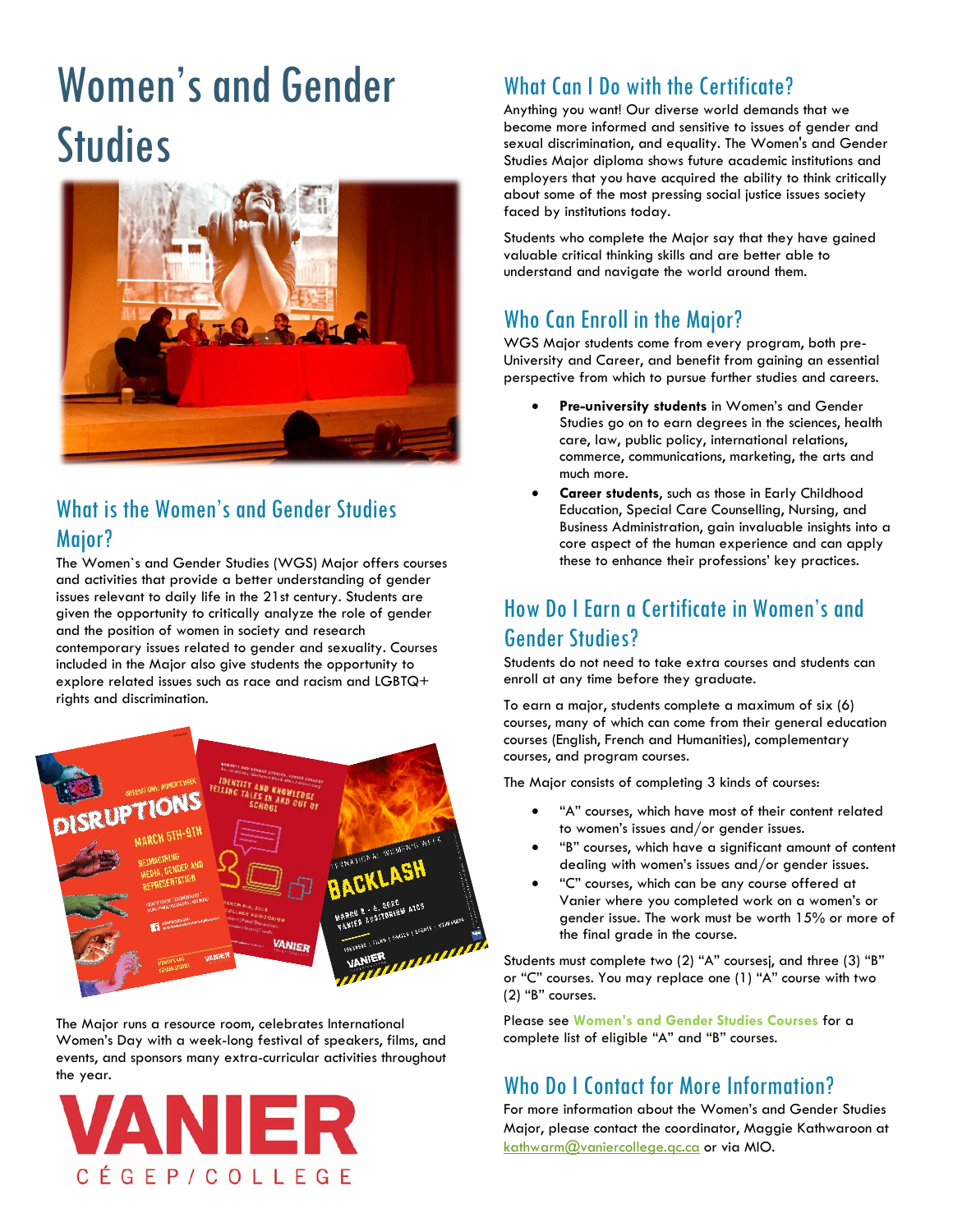# <span id="page-1-0"></span>Women's and Gender Studies Courses

Please note that not all courses are given every semester. Please check course listings during registration.



# Group A Courses COLLEGE WIDE COMPLEMENTARIES

## 305-HTA-03 ALTERNATIVES FOR WOMEN

This complementary course is designed to present a wide range of information on women in society: the contemporary situation and its possible alternatives. The approach is interdisciplinary and students will be taught by a variety of teachers who have expertise in Sociology, Psychology, English, Humanities, Creative Arts and many other disciplines. Topics include sexuality, ideology, socialization, women's work, women's organizations, self-defence, etc. This is a team-taught course. MAGGIE KATHWAROON

## NEW! 550-HSG-VA WOMEN AND MUSIC FROM THE MIDDLE AGES TO THE PRESENT

This course aims to develop the student's knowledge of women composers and performers from the Middle Ages to the present, and to provide opportunities for students to express opinions about this music in its social and cultural context, while using some basic musical terminology. The composers and performers covered in class will include art-music composers such as Hildegard of Bingen and Clara Schumann, mainstream artists like Rihanna, and non-mainstream musicians like Aphasia. We will also discuss music by women in non-Western cultures (for example, from Egypt and Bulgaria), and by women who worked in adverse circumstances, such as Nazi concentration camps. CATRINA FLINT

# INTERGRATIVE PROJECTS: SOCIAL SCIENCE, COMMERCE AND LIBERAL ARTS

#### 300-301 INTEGRATIVE PROJECT

Social Science, Commerce and Liberal Arts students will take this course during their final semester. It encourages students to explore and reflect on the social science knowledge they have acquired and to assess its relevance to understanding self and society. All students are required to produce a term paper based on library research (worth 50% to 75% of the grade depending on the teacher). The course qualifies as a Women's and Gender Studies credit when students select a research topic relevant to the Major.

# GENERAL STUDIES

#### HUMANITIES

# 345-101 IDEAS ABOUT WOMEN

Is a woman's place in the kitchen? Can a woman do anything a man can do? Are women more "naturally" maternal than men? Students in this class will have the opportunity to examine more

closely some of the social, political and economic considerations that contribute to the framing of gender-based roles and responsibilities. They will discuss and analyze some of the assumptions about men and women in order to gain a better understanding of how and why ideas on gender have evolved the way they have. LEILA BDEIR

## 345-101 HYPATIA'S LIBRARY

Hypatia was a mathematician, astronomer and philosopher who was born in Egypt at the end of the fourth century. The name of this course is inspired by Hypatia who used to put on her philosopher's cloak and walk through the middle of town, interpreting Plato and Aristotle among others. Hypatia is symbolic of what this course hopes to achieve: we will take a cosmopolitan look at what women have contributed to literature and ideas. LILI PETROVIC

## 345-101 KNOWING THE BODY

What does it mean to have a body? Are mind and body two separate entities? At times we feel as though we are trapped in our bodies, and at other times we are amazed by their abilities. The human body is often viewed as a source of beauty and a subject of art. It is often marvelled at as an object of scientific investigation. This course will examine the different ways that knowledge of the body has been generated over time and across cultures. Throughout the semester we will consider religious, scientific, and artistic forms of knowledge about the human body. GORDON ARONOFF

## 345-101 LOVERS AND FIGHTERS: WHAT MAKES A MAN?

In this course, students will analyze contemporary portrayals of masculine identity. Drawing examples from North American popular culture, such as films, games, and music, students will explore readings drawn from media studies, psychology, sociology, anthropology and biology to expand their knowledge of how masculine identity is understood, constructed, negotiated and "worn." What do our social and biological sciences say about what it is to "be a man" and do they allow men to explore their identity and create new spaces of opportunity and expression? What does our culture say about "manhood", and does it encourage or limit our ability to be what we aspire to be? MAGGIE KATHWAROON

#### 345-102 GENDER AND WORLD VIEWS

Gender is created by both our biological nature and our environment. What is gender? What is the difference between gender and sex? How is gender constructed? What are the representations of women and men in our society? How does that translate into how we look at ourselves and at the world around us? The focus of this course is to discover and examine the factors that create a worldview about gender. Western society and media has a defined image of how men and women should behave in society and this translates into the way we perceive gender roles. CAROLINE CHWOJKA

#### 345-102 THE F WORD: WORLD VIEWS AND FEMINISM

The word feminism is a near relative to the other famous 'f' word and one could argue, more dreaded and less used! But feminism is also a world view; that is to say a particular way of seeing the world. It is the set of ideas and values held by a group of people. This course will begin by attempting to demystify, untangle and clarify what this worldview means to us and others. This course is TOTALLY male-friendly and in fact some of our favourite feminists are men! JUDY INGERMAN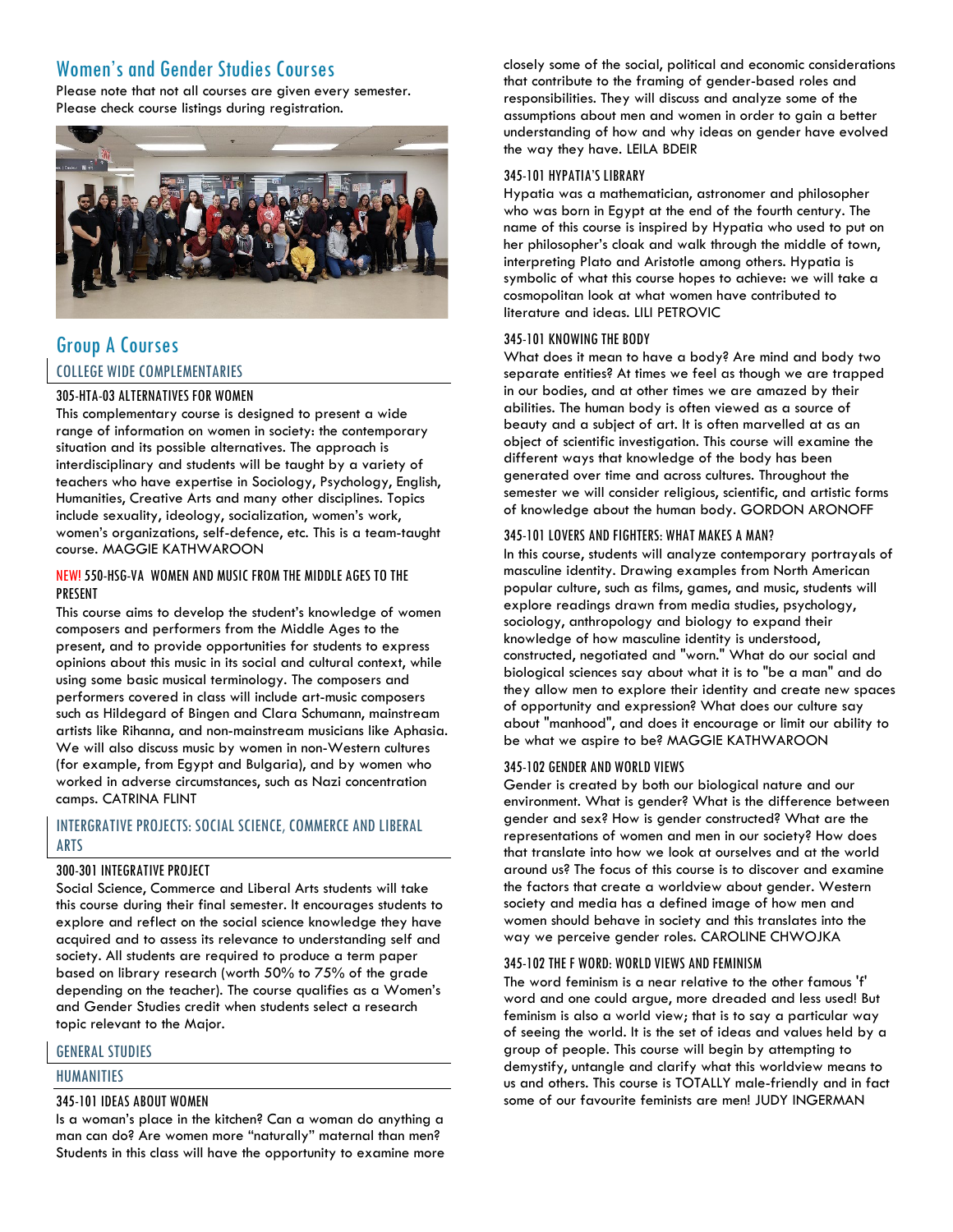#### 345-102-VA ON REVOLUTION

**NEW!** Initially linked with the scientific term for the movement of planets and stars, revolution implied more circular reform than outright transformation until the early part of the 17<sup>th</sup> century. The modern meaning of revolution, as in the attempt to replace a given social order with something entirely new, fully emerged with the American, French, and Haitian Revolutions of the  $18<sup>th</sup>$  century. In response to the various upheavals of the previous three centuries – social, economic, political – these liberation movements inspired the revolutionary world views that would shape the centuries that followed. This course will consider the assumptions, claims, arguments, and concepts underpinning revolution as a model for thought and action under late capitalism. Students will be asked to situate revolutionary perspectives in a socio-historical context and to evaluate the implications of these perspectives for how an individual may interpret, represent, and act in the world. STEPHANIE BELMER

#### 345-HSB-VA SEXUAL POLITICS

Are men and women different in important ways? Do the differences between the sexes affect ethics? In other words, is the good life, the kind(s) of life worth living, dependent on your sex and gender? In this class we will investigate these questions from the perspective of sexual politics. Just as every person lives within a social context, questions of individual ethics are always related to the political questions applying to the society as a whole. DAVID D'ANDREA



#### ENGLISH

#### 603-102 FALLEN ANGELS

Britain, during Queen Victoria's long reign (1837-1901), experienced urbanization, imperial expansion, as well as an industrial, social and sexual revolution. It was a time when the role of women in society came under increasing scrutiny. This course considers the theory and practice of women's participation in British economic, social and political life. Key themes will include education, employment, citizenship and social reform as it pertains to women in the 19th century. The course aims to illustrate how the genre of Victorian writing brought forth the debates about gender. We will study a variety of sources to explore women's engagement in public life. MARIA BUCARO

#### 603-103 ALTERNATIVE TRADITIONS

What happens when we remove the biases of gender, race and social class which have always been used to define excellence in literature? This course reconsiders the tradition in English, highlighting the writings of women and racial minorities, and inviting students to explore their own cultural traditions as well. Students will be guided toward reading, writing and talking about unfamiliar literature with increased ease and understanding. (This course is the designated third semester Liberal Arts Core English, with any additional available student

spaces reserved for Women's Studies Majors. It is offered in the Fall semester only.) MAGGIE McDONNELL

#### 603-103 SEXUAL ANARCHY

The prime focus of this course will be the themes of gender identity and class conflict as represented in the literature of the period known as the fin de siècle at the end of the 19th century in England. Particular focus will be placed on the New Woman, the Decadent and the Dandy. These so-called rebels or deviants in society were seen as challenging the classic Victorian definitions of femininity and masculinity contributing to the evolution of a more "effeminate" society and culture. BEVERLY FRASER

#### 603-103 RACE, GENDER AND SEXUALITY IN AFRICAN AMERICAN LITERATURE

This course examines how nineteenth and twentieth-century writers such as Harriet Jacobs, Harriet Wilson, and LeRoi Jones broach the themes of gender, race and sexuality in their respective works. We will look at how these writers attempt to subvert their own marginal status in society through their writing to reflect their beliefs in racial and/or gender equality. To this end, we will observe how two nineteenth-century black women writers depict and challenge slavery (i.e., that patriarchal institution) in their narratives and how one twentieth-century black male playwright critiques racism while inadvertently reinforcing certain sexist stereotypes. JESSICA MURPHY

#### 603-103 INTERSEXIONS: RACE, GENDER AND SEXUALITY IN LITERATURE

In this course, we will explore themes and issues related to the different ways racial, gendered, and sexual identities encounter each other and intersect. Topics include: intersectional theory; sexuality and the immigrant experience; sexuality and colonialism; social exclusion, isolation, and oppression as well as resilience and resistance; the politics of racialization and queerness; experiencing and dealing with multiple identities; new ways of being; and approaches to sexual and gender differences across cultures. Through close analysis of these various works, students will be able to recognize features of the themes studied as well as the literary, cinematic, and theoretical techniques and devices used by the writers, filmmakers, and artists. The comprehension gained will assist us in our analysis of intersecting identities. ALAN WONG

#### NEW! 603-103 ALIENATION AND SELF-CULTIVATION

For some individuals, creating a positive identity is often *made* difficult by the intolerance they encounter in society. They must regularly confront external (and internal) obstacles due to their race, gender, sexual orientation, class, religion, country of birth, and/or outlook. Yet, despite these conflicts, many have fought stigmatization by cultivating themselves, developing strong, beneficial identities, and building significant relationships with those around them. We will read a selection of work about individuals who were alienated by society yet still were able to create constructive, meaningful identities and relationships for themselves. Along with reading a selection of literature, we will also explore historical and cultural backgrounds, theories on identity construction, and multicultural issues in depth in order to help foster a deeper understanding of the works we will study in class. SUSANA OLSSON **MORENO**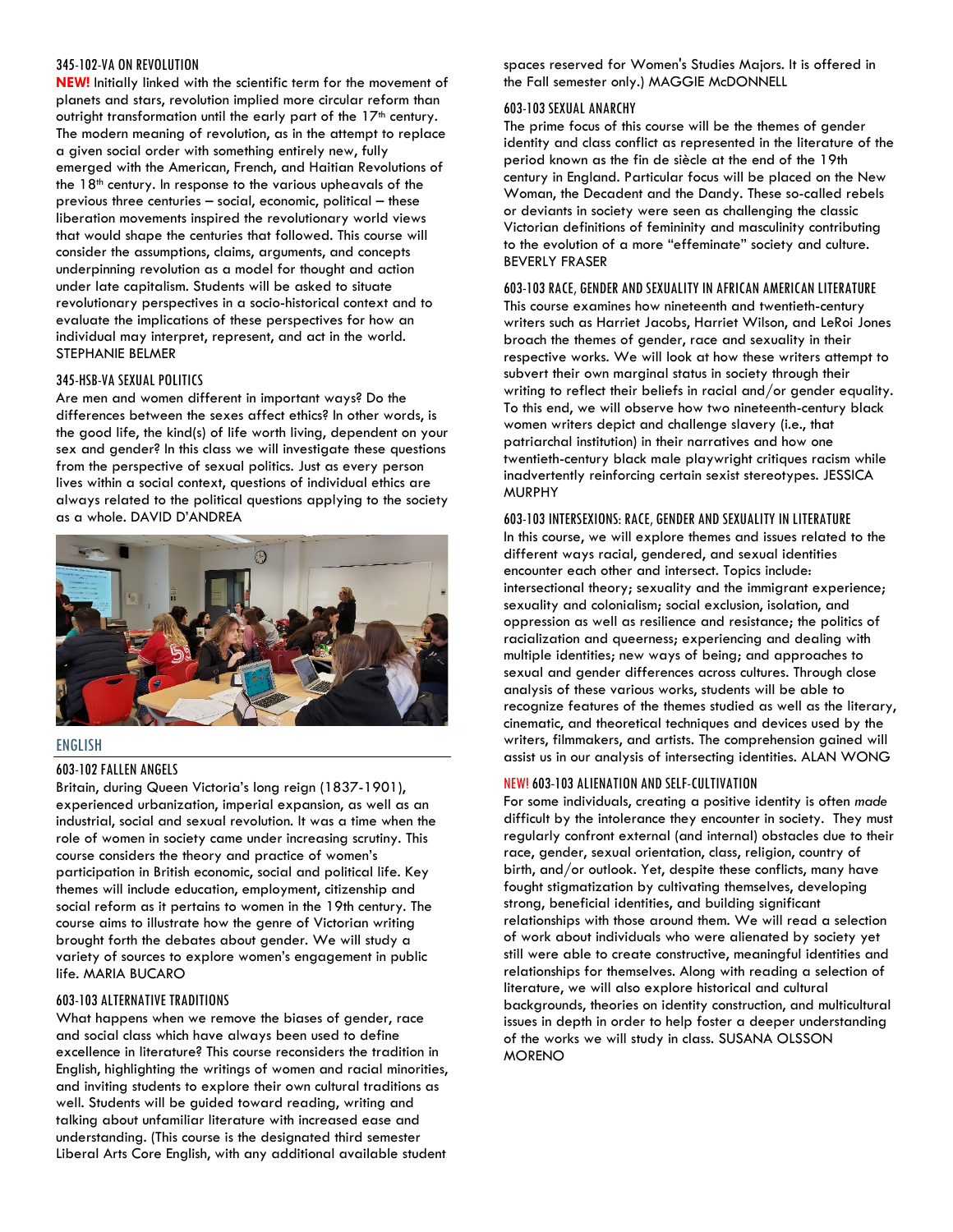# 602-102 REPENSER LE FÉMININ ET LE MASCULIN

Le féminisme a bouleversé la société occidentale et il a amené dans son sillon la réflexion sur la masculinité. Par conséquent, on reconnaît aujourd'hui que les identités sexuées sont en grande partie construites par différents discours sociaux. Le mouvement a perdu de sa ferveur du début, mais est-il pour autant dépassé? Comment le sexe biologique conditionne-t-il le parcours des jeunes adultes aujourd'hui? Afin de répondre à ces questions, nous réfléchirons sur les notions de féminin et de masculin dans leur sens social. KATRI SUHONEN

# 602-103 ROMAN QUÉBÉCOIS AU FÉMININ

Comment les femmes ont-elles contribué à l'évolution de la littérature au Québec? Ce cours offrira aux étudiants une présentation des grands courants du roman québécois (la littérature du terroir, le réalisme urbain, la modernité et la postmodernité) dans la perspective de l'écriture au féminin. KATRI SUHONEN

## 602-HSF FEMMES ET ÉCONOMIE

Les femmes accaparent désormais la plus grande part de la masse salariale aux États-Unis. Depuis l'adoption de lois sur la parité homme- femme dans la haute administration des entreprises, plusieurs pays constatent que leur économie s'en porte mieux. Tous s'entendent sur la nécessité de briser le plafond de verre qui ralentit à la fois l'avancement des femmes et des sociétés, mais comment y arriver? À l'aide d'un essai et de documents journalistiques, ce cours proposera une réflexion sur l'égalité des sexes dans l'économie. KATRI SUHONEN

# SOCIAL SCIENCE

#### HISTORY

# 330-212-VA / 330-HTJ-VA HISTORY THROUGH FILM: WOMEN

This course uses the study and discussion of selected films to aid in the understanding of specific issues in the history of civilizations. In this class, we will discuss is the history of women in pre-contemporary Europe (before 19th century). We will look at 11 archetypal roles played by (or imposed upon) women throughout three time periods: Antiquity, the middle Ages and the Early Modern period. This course will allow students to understand the evolution of each archetype through time. Targeted readings, class discussions and lectures will provide students with a basic understanding of women's history, whereas movies will allow us to discover specific historical figures. LAURENCE MESSIER

**NEW!** 330-HTL-VA TOPICS IN LOCAL HISTORY : MONTREAL THEN AND NOW This course draws students into the fascinating story behind the evolution of Montreal. Starting with the Indigenous Peoples who first settled there, students will be exposed to primary documents, artifacts and monuments, which tell that story. Members of several cultures, ethnicities, languages and faiths landed in Montreal at different periods of its history. What impact did they have on its development? Who were the major players in the history of Montreal, and how did they change the city? What elements have remained unchanged over time? And what trends and events in the world have influenced Montreal's development? This course uncovers the 'real' story. Frédérique DENIS

#### ANTHROPOLOGY

#### NEW! 381-204 CULTURE AND SEXUALITY

This course is interested in studying sexualities as the results of cultural constructions and constraints. By examining sexual practices and beliefs in a cross-cultural perspective, our aim is to understand how a phenomenon such as sexuality is given meanings in different cultures and how these sexual practices, taboos, concepts, etc. are the result and reflection of larger social, cultural, economic, religious, cosmological beliefs. In a word, we will study sexuality as a social phenomenon.

#### COMMUNICATIONS, MEDIA AND STUDIO ARTS

#### 530-122-VA/530-HSH WOMEN IN CINEMA

This course addresses the contemporary issues of gender, sexuality, and diversity in representations on screen, as well as film authorship. Narrative, documentary, animation and experimental films will be screened, with an emphasis on films written and directed by women. Students will examine films analytically using select film theories and explore how filmmakers employ or subvert the language, codes and conventions of filmmaking to convey meaning. CHERYL DONISON



# **SCIENCE**

## BIOLOGY

#### NEW! 101-HSC-VA, THE BIOLOGY OF SEX

This course is about one of the fundamental characteristics of life – sex. In the first half of this course, we will explore the evolution of sexual reproduction. We will contrast the risks and rewards of asexual vs sexual reproduction and understand the importance of sexual reproduction to the evolution of life. A sex course would not be complete without an examination of our own species. In the second half of this course, we will discuss reproduction in humans. We will build upon current knowledge and dispel myths and misconceptions. We will discuss healthrelated issues such as sexually transmitted infections and infertility. We also will explore advances in contraception and reproductive technology and debate the ethics of them. In this complementary science course, concepts will be presented using examples from the natural world. Scientific thinking and practice will be promoted through selected readings, group discussion, and lab activities. STEPHANIE FELKAI